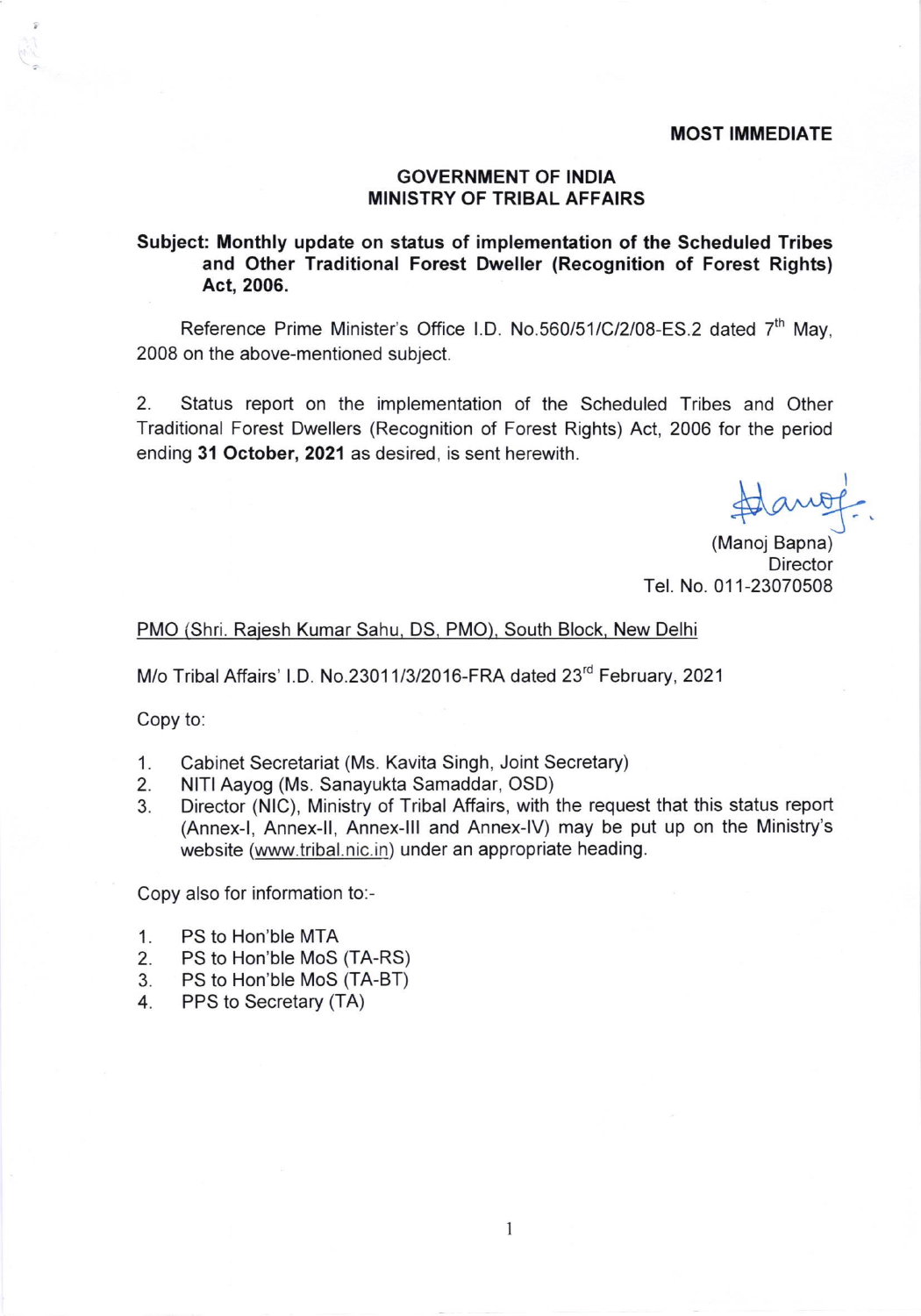## GOVERNMENT OF INDIA MINISTRY OF TRIBAL AFFAIRS

Status report on implementation of the Scheduled Tribes and Other Traditional Forest ::.T : i :: :: : t:: :: :l :: :::: :l :::t.T:: : ::: :::':: ::: :: :::l:.1 u: I:i T ] .

Readiness of the States in the implementation of the Act:

- (i) An updated status of State-wise implementation of the Act is given in Annexure-|. As per the information collected till now; 42,96,452 claims (41,26,807 individual and 1,69,645 community claims) have been filed and 20,75,787 titles (19,74,841 individuat and 1,00,946 community claims) have been distributed.
- A total of 37,16,445 (86.50%) claims have been disposed of. (ii)
- A statement on claims received and distribution of title deeds in various states, as in Annexure-ll, is being maintained. (iii)